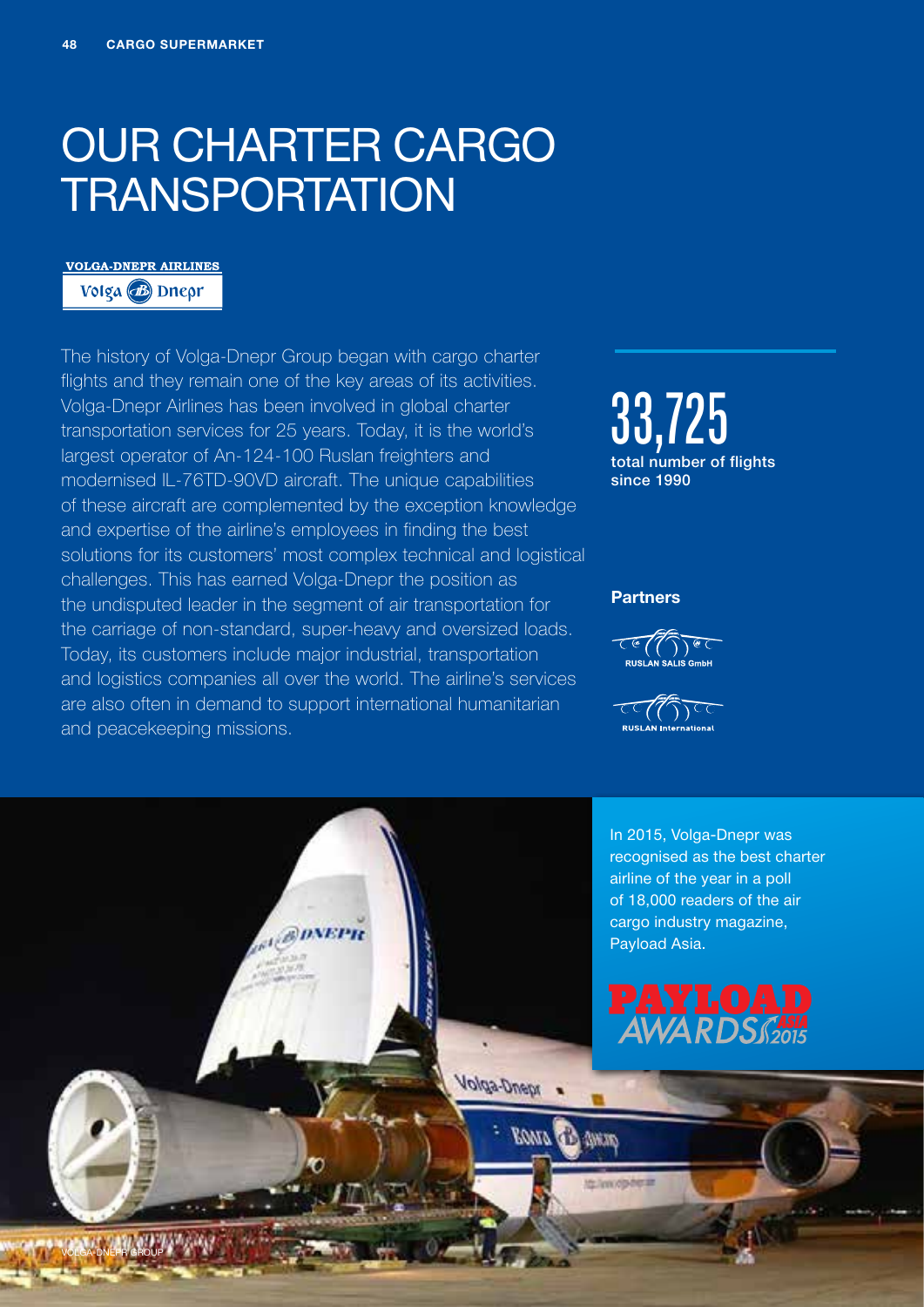

In general, I think 2015 was positive for us. Despite the abundance of negative factors influencing the global economic situation, Volga-Dnepr Group once again proved its stability and even continued to increase business volumes. All the major business units of the Group finished the year with a positive financial result.

Alexander Bashkov

Vice President, Crisis Management, Executive President of Volga-Dnepr Airlines



### Sales volume in 2015

563.7



**Sales volume,** *USD mln*

899.7

### 206.2 mln tonne-kilometres

Cargo turnover in 2015

**Cargo turnover,** *mln tonne-kilometres*



#### Cargoes transported in 2015

32.8 thou. tonnes

**Volume of cargoes transported,** *thou. tonnes*



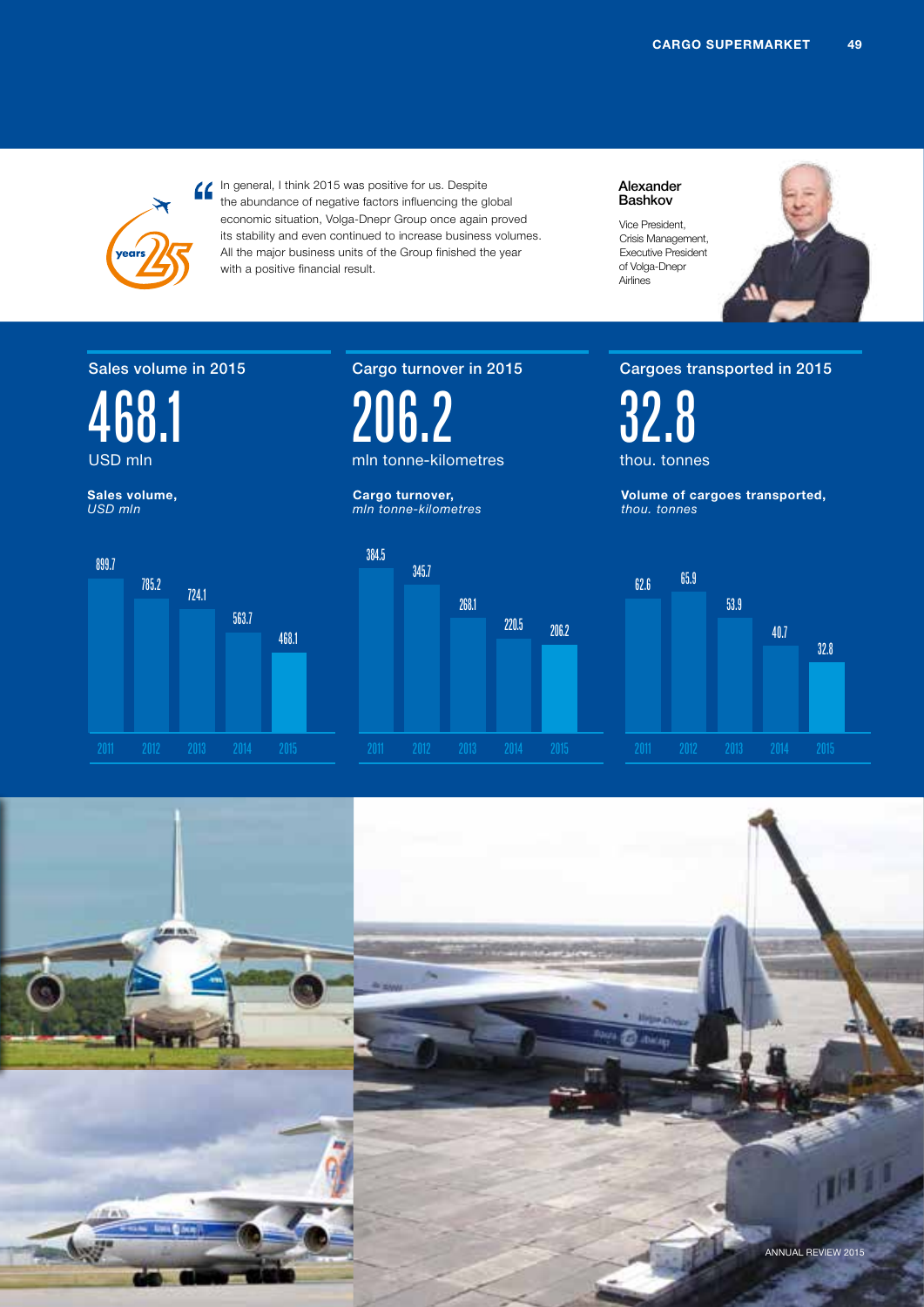### GEOGRAPHY OF CHARTER CARGO TRANSPORTATION\*

# 92%

market share of AN-124-100



A unique fleet of heavy cargo aircraft





Аn-124-100 Ruslan aircraft

5

IL-76TD-90VD